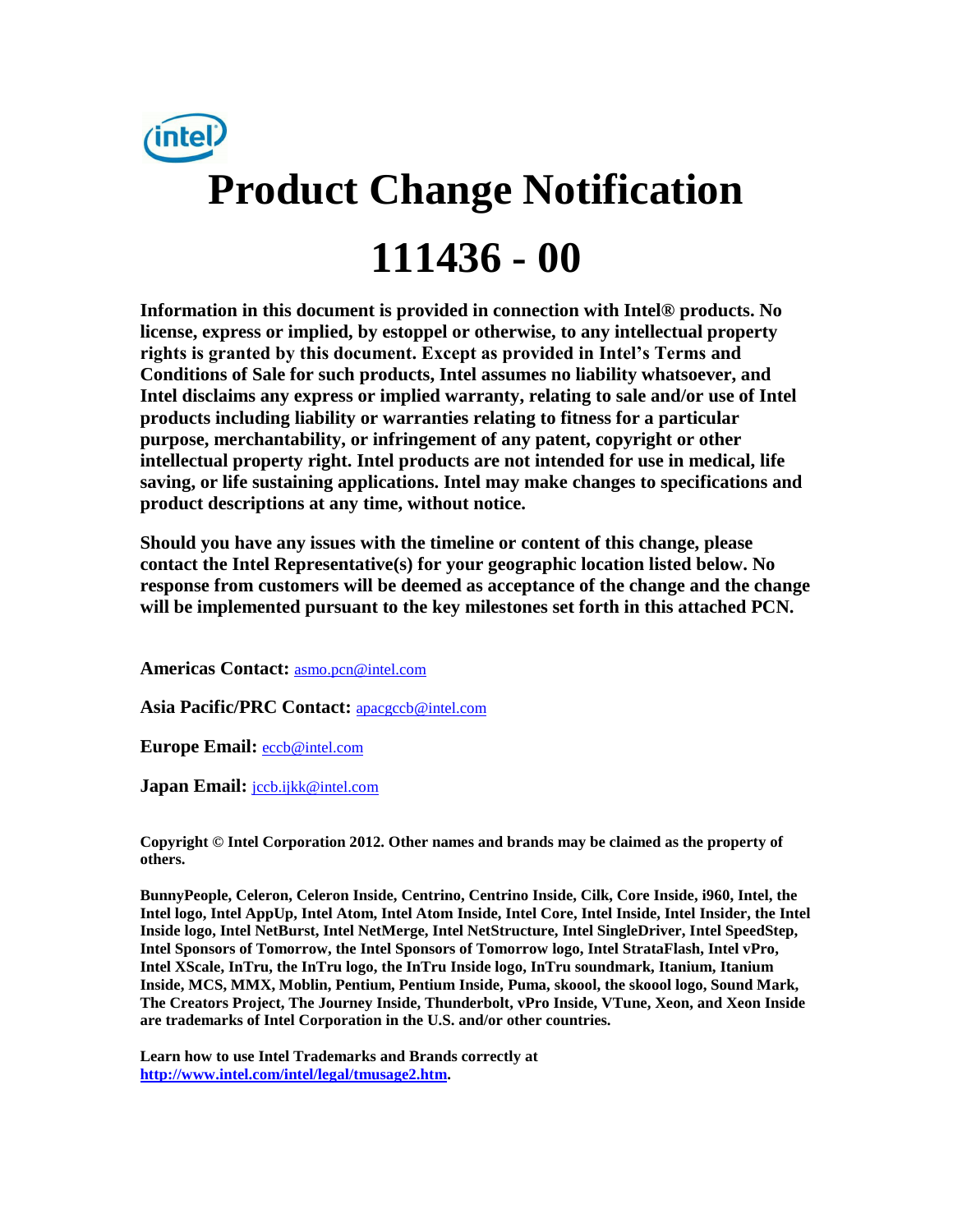# *(intel)* **Product Change Notification**

| <b>Change Notification #:</b> | $111436 - 00$                                               |  |
|-------------------------------|-------------------------------------------------------------|--|
| <b>Change Title:</b>          | <b>Boxed Intel® Desktop Board DX79SI, Boxed</b><br>and Bulk |  |
|                               | PCN 111436-00, Product Design<br><b>BIOS</b> Update         |  |
| <b>Date of Publication:</b>   | <b>April 09, 2012</b>                                       |  |

#### **Key Characteristics of the Change:**

Product Design

#### **Forecasted Key Milestones:**

| Date Customer Must be Ready to Receive Post-Conversion Material: | Apr 20, 2012 |  |
|------------------------------------------------------------------|--------------|--|
|------------------------------------------------------------------|--------------|--|

#### **Description of Change to the Customer:**

The BIOS will be updated from SIX7910H.86A.0281 to SIX7910H.86A.0453 to processor support for i7-3820. To access the release notes or get a copy of the BIOS for evaluation, go to http://downloadcenter.intel.com.

#### **Customer Impact of Change and Recommended Action:**

It is recommended that customers evaluate this new BIOS to ensure a smooth transition. Intel validation of a new board revision does not include testing with older versions of BIOS. This change is not expected to cause a change to the Microsoft Windows\* operating system's software driver stack.

These changes have been evaluated to ensure that there are no quality, reliability or functional implications to our customers. Intel is not recommending additional qualification of these changes on platforms received from Intel.

Intel will attempt to deplete pre-conversion material before shipping post-conversion material but there is a possibility of Intel shipping mixed inventory. Therefore, customers will need to manage and migrate to the post-conversion material as soon as possible.

Milestone dates are estimates and subject to change based on business and operational conditions.